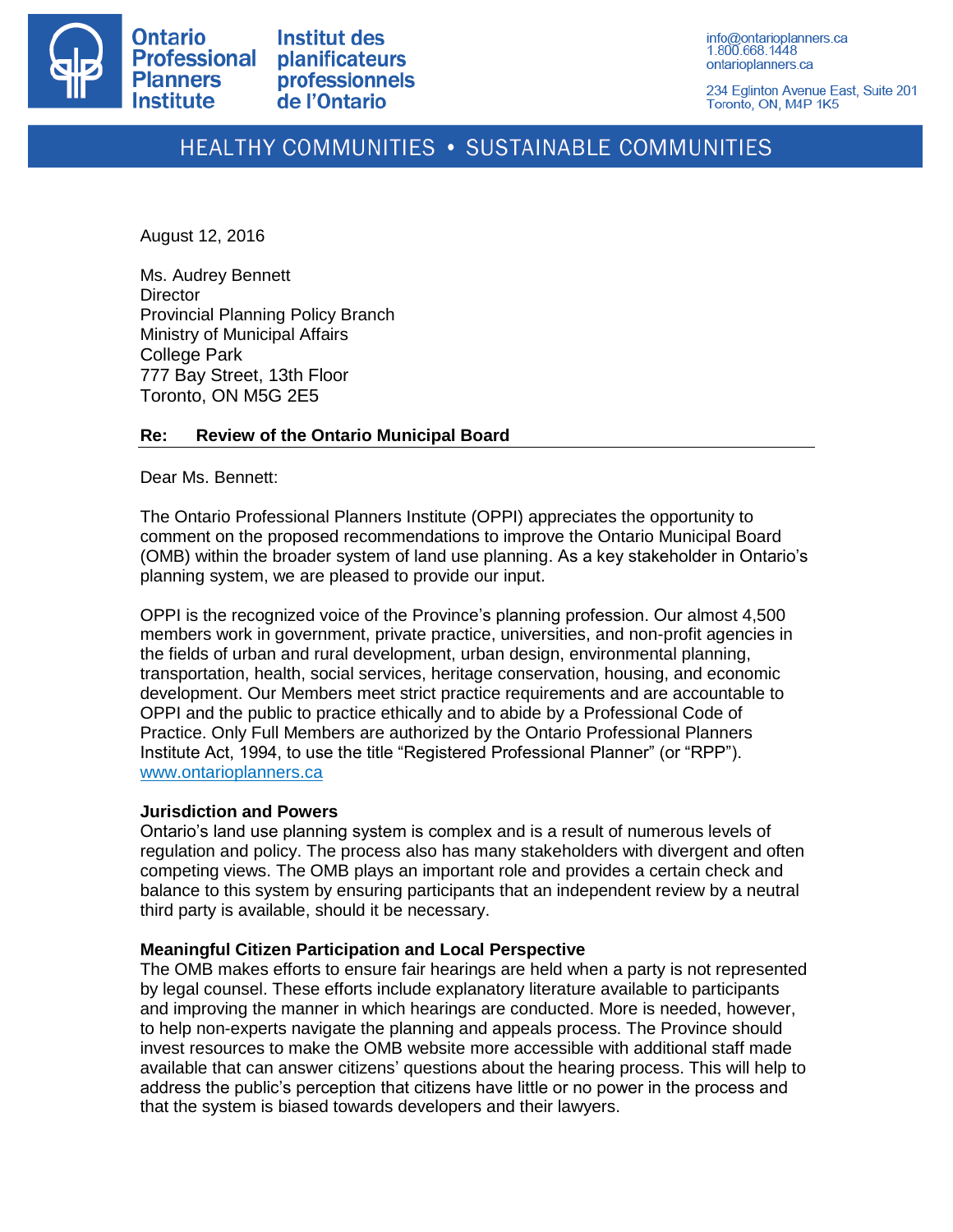Unrepresented parties must not only receive a fair hearing but must also feel that they have received a fair hearing. This approach takes extra effort on the part of the hearing officer to explain proceedings, exercise patience, know when to intervene on a technical breach and to pace the hearing appropriately for the circumstances.

## **Clear/Predictable Decision Making**

A standardized decision format may assist the public in understanding the content and process leading to a decision, however, sufficient flexibility is required to ensure that Board members can address the question before them in a way that suits the nature of the hearing. There are several common elements to a decision, and consideration could be given to setting out the order to these items, while leaving room for the unique circumstances of each case.

### **Hearing Procedures and Practices**

One of the purposes of the Board is to allow a process of order to ensure a fair hearing of all relevant comments and opinions. A shortcoming of the planning process is the "noise" created by many voices with competing interests. The Board ensures that one voice is heard at a time, that this voice is cross-examined to test how robust the argument is, and that each voice is heard in turn.

The challenge with expert evidence is how to limit it to that which is necessary to make the point, and not unduly add to the length of the hearing. Guidelines for the giving of expert evidence could include main areas to cover, an order to oral evidence, and what is required in writing in advance of hearing and shared with other parties.

Hearings are expensive and care needs to be taken to ensure that costs and barriers are not put in place that unnecessarily inhibit the public's ability to participate.

#### **Alternative Dispute Resolution**

The Board utilizes Alternative Dispute Resolution (ADR) when agreed upon by the parties and this is viewed positively by many. More authority may be warranted for the Board to require ADR in certain types of files. Board members should feel free to conduct "active mediation" whereby direction and encouragement is given throughout the process to arrive at a good planning decision.

Less adjudication that leads to good planning decisions with more mediation, negotiation and a less adversarial approach would be beneficial for all parties. This allows issues to be resolved without the need for a hearing.

#### **Other Comments**

Improvements to the involvement of the OMB in the planning process will be welcomed by most stakeholders. Care should be taken, however, to ensure the OMB remains equipped to make decisions as a neutral third party and that decisions result in good planning in communities across Ontario.

Appointment of more OMB Members would speed up timeliness of hearings and decisions.